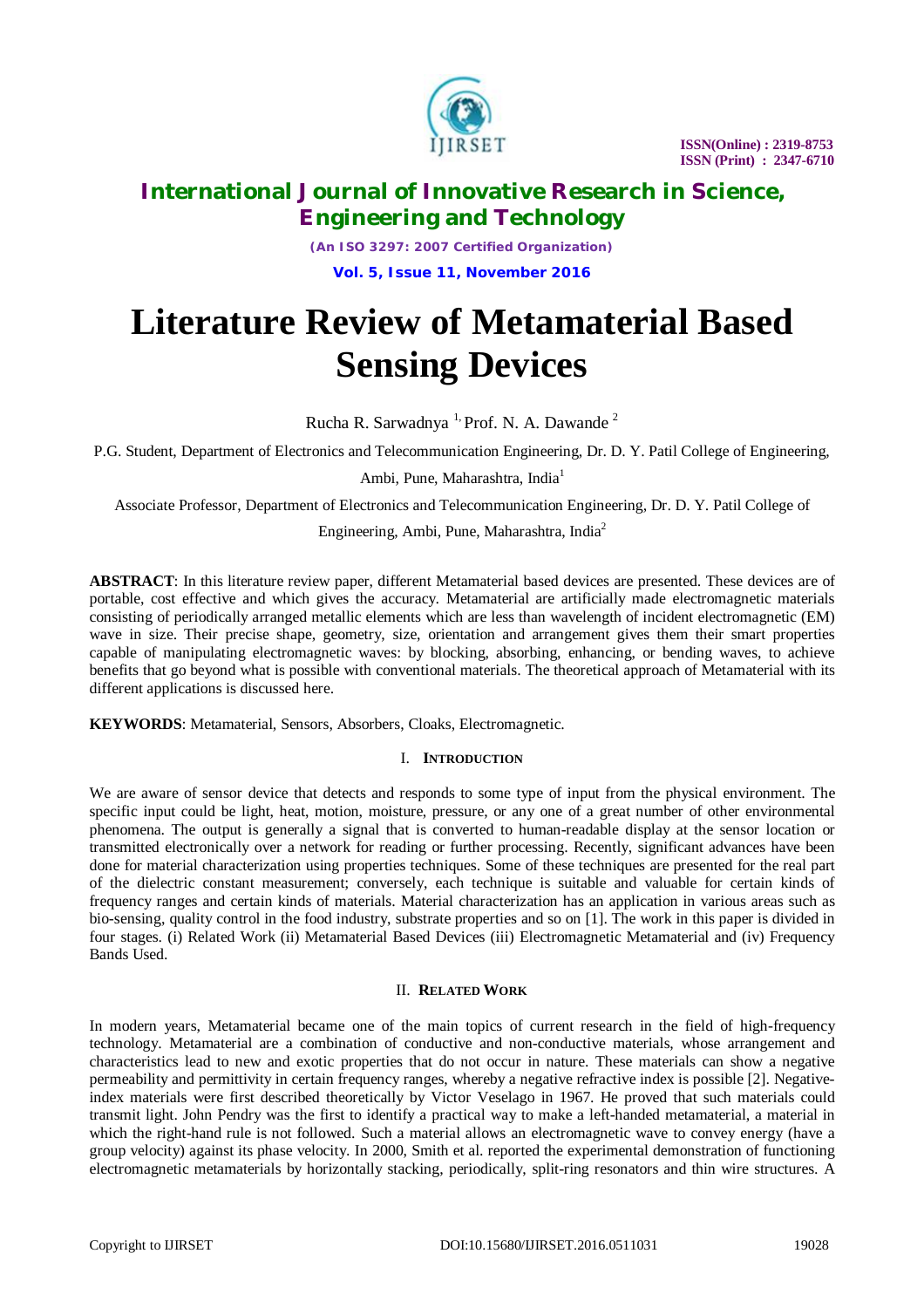

# **International Journal of Innovative Research in Science, Engineering and Technology**

*(An ISO 3297: 2007 Certified Organization)*

### **Vol. 5, Issue 11, November 2016**

method was provided in 2002 to realize negative-index metamaterials using artificial lumped-element loaded transmission lines in microstrip technology.

#### III. **METAMATERIALBASED DEVICES**

Man-made meta-atoms: Natural materials consist of large quantities of fundamental particles, atoms or molecules. The macroscopic electromagnetic (EM) properties of a material are usually presented by the electric permittivity and the magnetic permeability. In contrast, metamaterial are composed of periodically or non-periodically arranged unit cells of man-made meta-atoms. These meta-atoms are essentially sub-wavelength electric or/and magnetic resonators which response to the external electromagnetic fields as harmonic oscillators [5]. The followings are some applications of metamaterial.

 **Antennas:** Metamaterial antennas are a class of antennas which use Metamaterial to increase performance of miniaturized (electrically small) antenna systems. Their purpose, as with any electromagnetic antenna, is to launch energy into free space. A Metamaterial antenna behaves as if it were much larger than its actual size, because its novel structure stores and re-radiates energy.

For example, a wideband horn antenna (loaded with metamaterial-inspired particles) can be enabled to perform different manipulations on the transmitted and received signals, such as band-pass and band-stop filtering processes, and polarization transformation. Therefore, the modules can be considered as a new family of microwave components that perform signal manipulation directly inside the radiating element of a communication system. By using these compact modules, we reduce the number of components constituting a communication system, with clear advantages in terms of cost, weight, complexity, and space occupancy [5].

- **Absorbers:** A Metamaterial absorber is intended to efficiently absorb electromagnetic radiation such as light. As Metamaterial is an advance in materials science. Hence, those Metamaterial that are designed to be absorbers offer benefits over conventional absorbers such as further miniaturization, wider adaptability, and increased effectiveness. Intended applications for the Metamaterial absorber include emitters, sensors, spatial light modulators, infrared camouflage, wireless communication, and use in solar photovoltaic and thermophotovoltaics. A structure is designed to broaden the bandwidth of metamaterial absorber composed of a patterned square metallic patch and a metallic ground plane separated by a dielectric layer [6]. The conductivity of the metal and the thickness of the dielectric layer determine the bandwidth of the metamaterial absorber [7].
- **Super lens:** A Super lens is a lens which uses Metamaterial to go beyond the diffraction limit. The diffraction limit is a feature of conventional lenses and microscopes that limits the fineness of their resolution. A twodimensional Luneburg lens based on bulk Metamaterial is composed by a number of concentric layers. By varying the geometric dimensions of unit cells in each layer, the gradient refractive index profile required for the modified Luneburg lens can be achieved. The cylindrical waves generated from a point source at the focus point of the lens could be transformed into plane waves as desired in the microwave frequency. This modified Luneburg lens can realize wide-angle beam scanning when the source moves along the circumferential direction inside the lens [8].
- **Cloaks:** Metamaterial cloaking is the usage of Metamaterial in an invisibility cloak. This is accomplished by manipulating the paths traversed by light through a novel optical material. Metamaterial direct and control the propagation and transmission of specified parts of the light spectrum and demonstrate the potential to render an object seemingly invisible. Metamaterial cloaking, based on transformation optics, describes the process of shielding something from view by controlling electromagnetic radiation. A new pi-shaped metamaterial unit cell that exhibits more than a 2 GHz wideband near zero refractive index (NZRI) property in the microwave region. The material was then utilized in the design of three types of cloak shapes (rectangular-shaped, eyeshaped, and triangular shaped) for hiding a metal cylinder. It was found that, for all the three types of shapes,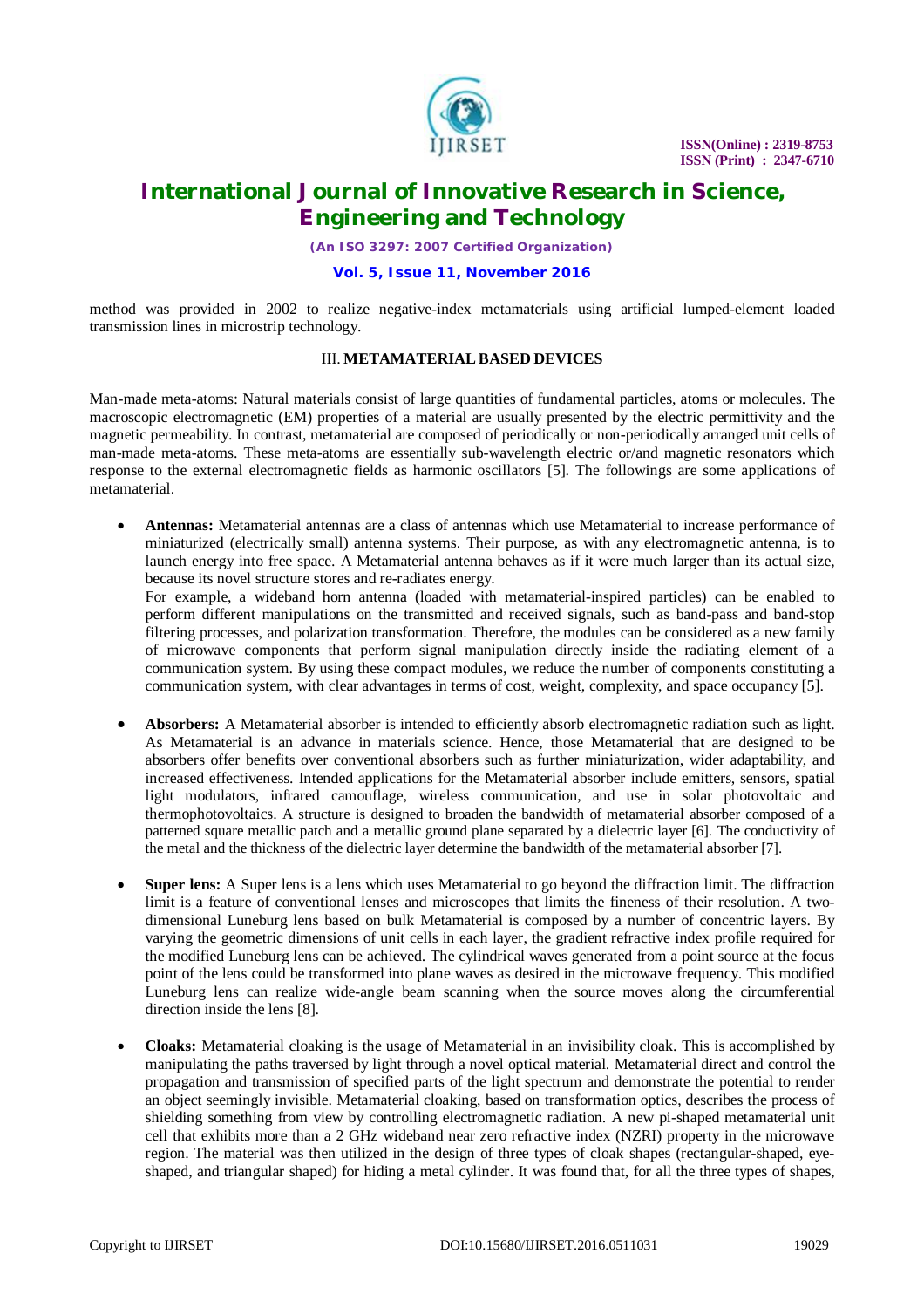

# **International Journal of Innovative Research in Science, Engineering and Technology**

*(An ISO 3297: 2007 Certified Organization)*

## **Vol. 5, Issue 11, November 2016**

the metal object could be cloaked in the C-band region by reducing the normalized scattering width to below zero, where the material was showing near zero refractive index property [9].

 **Sensors:** As Metamaterial are artificial media structured on a size scale smaller than wavelength of external stimuli, and they can exhibit a strong localization and enhancement of fields, which may provide novel tools to significantly enhance the sensitivity and resolution of sensors, and open new degrees of freedom in sensing design aspect. There are varieties of metamaterial sensors which can be used for specific application. These sensors are Biosensor (microwave, terahertz, plasmonic), Thin-film sensor, Wireless strain sensor, etc [10]. A microwave sensor based on an artificial transmission line is used for non-invasive blood glucose monitoring. Corresponding numerical model shows dimensions of the sensor leading to sensitivity suitable for accurate monitoring of glucose in blood [11].

## IV.**ELECTROMAGNETIC METAMATERIAL**

Electromagnetic metamaterial affects electromagnetic waves that cooperate with its structural features, which are smaller than the wavelength. To behave as a consistent material precisely described by an effective refractive index, its features must be much smaller than the wavelength. For microwave radiation, the features are on the order of millimetres. Microwave frequency metamaterial are usually constructed as arrays of electrically conductive elements (such as loops of wire) that have suitable inductive and capacitive characteristics. One microwave metamaterial uses the split-ring resonator. Photonic metamaterial, nanometre scale, manipulate light at optical frequencies. To date, sub wavelength structures have shown only a few, questionable, results at visible wavelengths [10][11]. Electromagnetic metamaterial are divided into different classes, as follows:

- Negative Index
- Single Negative
- Bandgap
- Double Positive Medium
- Bi-isotropic and bianisotropic
- Chiral
- Frequency selective surface-based



Fig.1. Electromagnetic metamaterial Structure Review